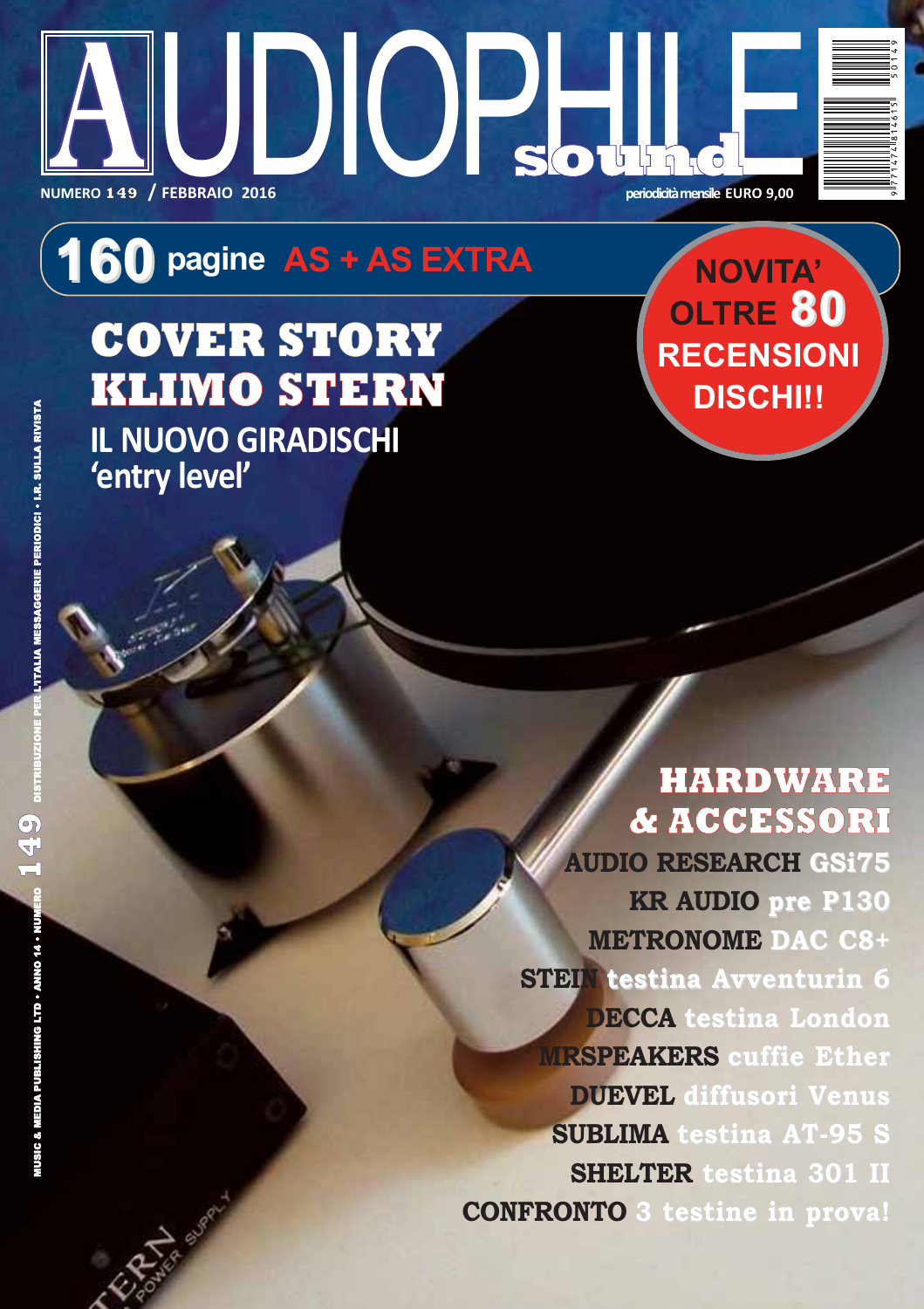## **SUBLIMA AT-95 S**

Uno scatolino bianco e una AT-95: Pierre mi ha allungato un innocuo scatolino bianco poco più grande del contenitore di una pellicola 35mm... con l'invito di provare "una testina molto economica"... Vincenzo Fratello

uando Pierre, sornione come al solito, durante una delle nostre tante conversazioni sui massimi sistemi (audio) mi ha allungato un innocuo scatolino bianco poco più grande del contenitore di una pellicola 35mm (per chi ancora se lo ricorda), non mi aspettavo certamente il seguito. "Prova questa, è una testina molto economica che hanno realizzato i signori della Sublima" è stato il criptico commento dell'editore. Naturalmente appena trovo un minuto di tempo, a casa, tiro fuori dal cassetto una shell vuota che ho imparato da tempo è sempre meglio avere a disposizione e... apro lo scatolino. Dentro trovo quella che in apparenza è un'Audio Technica AT-95. Per chi non la conosce, è 'la' testina che noi 'esperti' e amanti di analogico consigliamo a tutti gli amici



"Date le dichiarazioni del costruttore gioco subito duro. Sul piatto c'è Harry Belafonte 'At Carnegie Hall' (RCA LSO 6006), un disco celebre e diffusissimo nei salotti buoni audiofili. La sua voce è inconfondibile e quasi perfetta, considerando la categoria di prezzo della testina... Molto buona la capacità dinamica..."

'normali' (nel senso che non soffrono della nostra malattia) che vogliono una nuova testina per il loro vecchio - non meglio identificato - giradischi perché quella montata si è - com'è solito - rotta (succede così, quando sono abbandonate, le testine si rompono... da sole)

I motivi per cui consiglio l'AT-95 sono due: si evitano litigi con le mogli degli amici per aver causato folli spese ingiustificate e qualunque sia il braccetto sul quale è montata - l'AT-95 funziona degnamente senza causare danni ai dischi. L' AT-95 si paga in rete, da rivenditori tedeschi importanti, tra i 25 e i 30 euro. Praticamente pizza e birra per due persone (al Sud) o per una persona (al Nord). La Sublima ha comungue una diversa finitura (smorzante?) della parte esterna della

plastica intorno allo stilo e un piccolo adesivo col logo di riconoscimento incollato sulla parete destra del corpo, visibile quando la testina è in uso.

#### **LA TESTINA SUBLIMA**

A proposito della AT-95 - 'Abarth', leggo (e riporto) dal sito Sublima Stones: "... ciascuna testina viene totalmente smontata e rivista in ogni particolare, bobine, cantilever, guscio e connettori subiscono modifiche e verniciatura con attuatore/interattore magneto elettrico derivato dalla Jiva Sublima. ... la testina (110 euro) ... compete tranquillamente con pick up di costo ben maggiore..."

Regolo overhang, VTA (altezza del braccio) e peso di lettura (2 grammi, come da consiglio del costruttore) e ascolto, in sottofondo per rodare la testina, una decina di LP. Mi rendo subito conto che - come per tutte le testine MM - una valutazione corretta IMPONE anche la regolazione del carico elettrico dell'ingresso fono come d'altronde suggerito dalle istruzioni contenute nel fogliettino incluso nella scatola della Sublima. Quindi se vi piace il vinile e... magari cambiare testina, il vostro pre fono dovrebbe avere il valore dell'impedenza di carico dell'ingresso regolabile (capacità, di rigore e, meglio ancora, anche la resistenza).

Nel caso Sublima, l'OEM consiglia per la capacità un valore tra 100 e 200 pF, per la resistenza il classici 47 KOhm standard. Il primo, considerando che la testina è caricata dalla somma delle capacità dei cavi che il suo segnale percorre e dell'ingresso fono, è un valore piuttosto basso. Questo perché difficilmente il cablaggio interno del braccetto e il cavo fono avranno in totale una capacità inferiore ai 150 pF. Quindi il vostro pre fono 'dovrebbe' avere una sua capacità d'ingresso di 50 pF. Questo è un valore piuttosto basso che non tutti i pre fono - privi di regolazione del carico - hanno. Infatti altre testine richiedono capacità di carico più elevate, anche oltre i 400 pF (alcune Ortofon sono tra queste) e quindi ingressi fono privi di regolazione tendono ad avere un valore fisso (e medio) tra i 150 e i 250 pF.

In ogni caso, senza generalizzare, le specifiche vanno verificate caso per caso. Succede che quando ho montato la Sublima sul braccetto, stavo ascoltando con un pre fono privo di questa regolazione. E il suono risultava piuttosto cupo (e anche un po' 'moscio', per usare un termine 'tecnico'!!). Avrei dunque fatto una valutazione non corretta dell'oggetto se il mio pre di riferimento non avesse avuto la regolazione. Gli ascolti successivi sono stati fatti con il pre regolato su 50 pF di capacità del fono.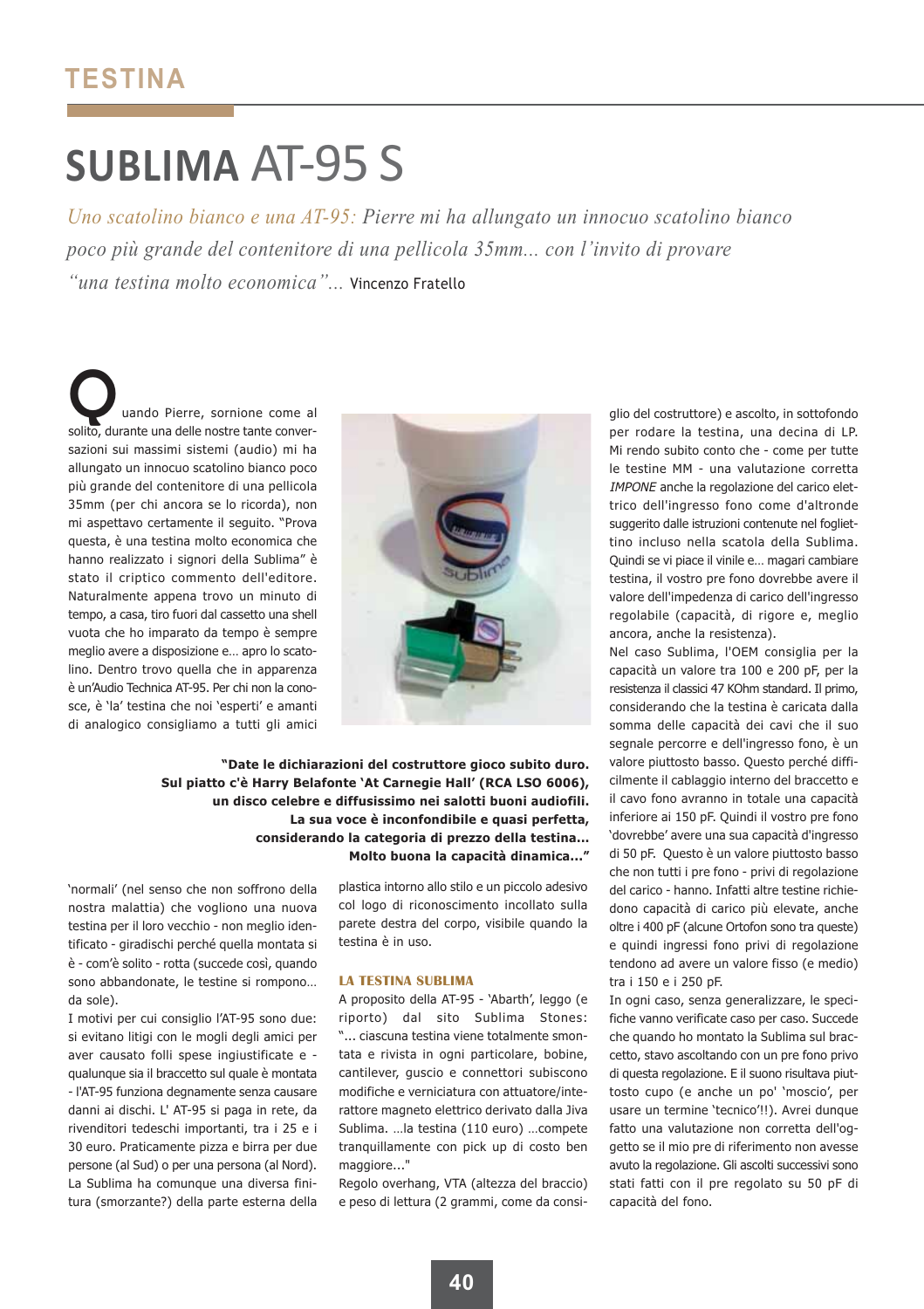Risolte doverosamente le questioni tecniche, quel che emerge - dal sottofondo - è piuttosto interessante, noto che già dopo 3-4 dischi, gli acuti diventano più liquidi e ariosi perdendo l'accenno 'acidulo' iniziale, normale per una testina nuova. I medi sono anch'essi quasi da subito in stile Audio Technica, cioè puliti e corretti, senza evidenze o lacune. Delle frequenze più basse non posso ancora dire.

Date le dichiarazioni del costruttore gioco subito duro. Sul piatto c'è Harry Belafonte At Carnegie Hall (RCA LSO 6006), un disco celebre e diffusissimo nei salotti buoni audiofili. Cosa dire? Ogni volta che mi capita di riascoltarlo mi sorprende la qualità ancora oggì assoluta della registrazione. Gli applausi - 'rumore' piuttosto difficile da riprodurre, con la Sublima sono piuttosto reali. Se così posso esprimermi, mancano un po' di corpo e di pienezza, ma provengono davvero da tutta la Carnegie Hall, oltre a iniziare e finire in modo corretto (cosa non così comune). I movimenti di Belafonte, che si sposta continuamente da una parte all'altra del grande palco dialogando col pubblico, sono precisamene ricostruiti. La sua voce è inconfondibile e quasi perfetta, considerando la categoria di prezzo della testina. Molto buona la capacità dinamica, in questo disco indispensabile per star dietro ai virtuosismi vocali, sussurri e grida si potrebbe dire, di un cantante al massimo delle sue possibilità e capacità espressive, notevolissime in generale. L'orchestra, grande e tipica americana dell'epoca, è sempre posizionata indietro rispetto al solista ma presentissima in ogni suo - per quanto lieve intervento. I fiati sono dinamici e... 'soffiati' verso l'ascoltatore. Il basso si intuisce nitidamente anche se - a mio parere - è la parte della gamma audio sulla quale il tweaking Sublima ha potuto incidere di meno, rispetto al carattere della AT-95 standard. Forse per questo manca un filo di 'partecipazione' fisica all'evento. Ma grandi risultati dando il prezzo bassissimo della testina. Passo a Santana Caravanserai (Columbia KC 31610, ristampa Speakers Corner Records). La lunga introduzione al programma sul lato 1, piena di atmosfere cesellate, nuove per il gruppo e - a mio parere - mai più replicate a questo livello in tutta la loro produzione successiva è godibilissima. Facilmente ci si dimentica di avere a che fare con una testina venduta a poco più di 100 euro. La chitarra di Carlos è nitida e i toni scelti sono accuratamente riconoscibili uno per uno. La

### UN POKER DI TESTINE ECONOMICHE

#### IL POKER DI TESTINE ECONOMICHE DEI GRANDI MARCHI **ATTUALMENTE IN PRODUZIONE**

In realtà noi 'esperti' ci proviamo quasi sempre a chiedere informazioni sul giradischi da equipaggiare e - se possibile - a consigliare qualcosina di meglio. Io personalmente in questi casi consiglio (quasi) sempre un trio di testine. La prima, una Shure M44G il cui unico aspetto negativo è che la spesa aumenta - rispetto alla'AT-95 standard almeno - e supera però tranquillamente la barriera psicologica dei 50 euro.

Ad ogni buon conto ci sono altre testine che sono dei classici del consiglio 'esperto'. La Grado Prestige Black (ora in versione '1'), unica del gruppo disponibile anche nel tristemente noto attacco T4 o P-mount. Ci avviciniamo però (addirittura) ai 100 euro. Il sistema P-mount prova a standardizzare il fissaggio della testina tramite i suoi quattro terminali elettrici sul retro del corpo che si innestano nello shell corrispondente, creando contemporaneamente sia il contatto elettrico che quello meccanico (assicurato quest'ultimo anche dalla presenza di una vite di fissaggio laterale). È un'invenzione / proposta della Technics che la sviluppò sostanzialmente per i propri braccetti tangenziali. Se si rispetta lo standard, l'overhang, il VTA e perfino il peso di lettura risultano già regolati anche sostituendo la testina con un'altra di marca diversa. La terza testina è l'immancabile proposta Ortofon, la classica OM 5E che offre la tipica qualità realizzativa della casa accompagnata sia da un prezzo non lontano da quello della AT-95, sia da una universalità d'impiego simile alla giapponese standard. VF

voce di Carlos è timbricamente impeccabile. Le tante piccole percussioni, vera anima del carattere latino, sono tutte bene in evidenza. A volere essere pignoli, ci vorrebbe solo un po' di 'impatto' e di partecipazione in più. Dopotutto si tratta di musica rock. È il momento dei Pink Floyd Endless River (Parlophone Records 825646215478). L'ultimo lavoro del mito, se non sbaglio uscito a fine 2014. Siamo in presenza, inutile forse ripeterlo, di una registrazione accuratissima come da tradizione del gruppo. Il mastering del vinile è stato realizzato da Doug Sax al The Mastering Lab (e scusate se è poco). Il vinile è pesante, di buona qualità e silenzio. Dal punto di vista musicale, non è certamente il loro capolavoro, ne potrebbe o vorrebbe esserlo. Sono brani incisi qualche tempo prima, quasi tutti strumentali. Ci sono tutti e tre, Mason, Wright e Gilmour che ne è anche uno dei produttori. Atmosfere, presenza, batteria, chitarra e tutto il resto in linea con gli altri lavori recenti del gruppo. La Sublima riproduce con l'accuratezza che ormai mi aspetto da lei quanto è presente nei solchi. Né più, né meno. Con questo disco risalta la gradevole colorazione 'argentina' degli alti. Per argentina intendo lo

stesso 'aroma' sonoro - passatemi il termine - che si ottiene sostituendo un cavo di segnale con il conduttore in rame con uno di caratteristiche simili, ma con il conduttore in argento: sensazione inconfondibile per chiunque l'abbia sperimentata anche solo una volta. La chitarra elettrica di Gilmour è un pò freddina, come l'Hammond o il Farfisa suonati da Wright in alcuni brani. Le voci femminili (backing vocals) non sono morbide come ho sentito altre volte. Non devo però dimenticare però - nuovamente - il prezzo

#### **DISTRIBUZIONE & PREZZO**

#### **SUBLIMA TESTINA AT-95S**

#### Distribuzione:

Sublima di Alessandro Cereda tel: 347 5800299 mail: sublima@libero.it web: www.sublimacables.com Prezzo 110,00 euro